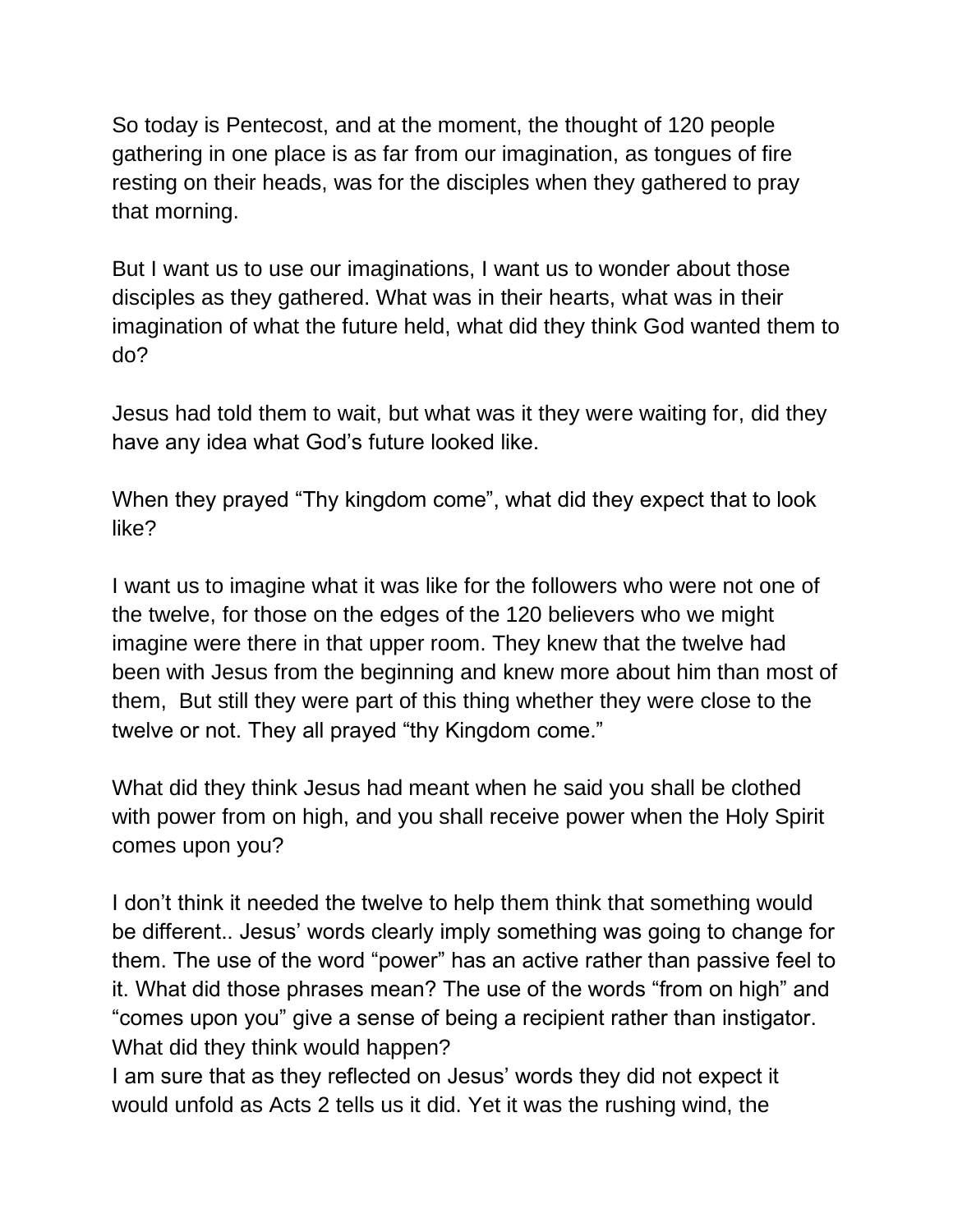tongues of fire on each individual, the explosive outburst telling of the wonders of God in languages as diverse as the crowd that heard them that made all the difference to them all. Some may focus on Peter and his sermon, but I want to focus on those individuals who spoke of the wonders of God so that Parthians, Medes and Elamites understood.

I want to remember the individuals who helped residents of Mesopotamia, Judea, Cappadocia , Pontus and Asia hear about the mighty deeds of God. I want to remember those disciples who spoke of God to those from Phrygia, Pamphylia, Egypt and the districts of Libyia around Cyrene and visitors from Rome, both Jews and proselytes, Cretans and Arabs. The Spirit of God came upon them that morning.

The Spirit of God empowered them that morning. The Spirit of God made a difference to them that morning, as they shared what they knew about God and his dealings with humankind.

And so as we have tried to imagine what they anticipated, what they wondered, and what they experienced let's turn to us. As we remember that we pray as they did "thy Kingdom come", What do we think that means? May I suggest that it means the rule of God over our lives. It means being open to the Spirit of God to take us as we are and use us where we are. Is your imagination fired up as what the Spirit of God might come from on high to empower you to do, Is your imagination excited by what being clothed with power might be like in the service of God.

St John reports that Jesus' description of the coming of the Spirit was like rivers of living water flowing out from deep within us. Refreshing renewing water to those who need it. If that is what we thirst for, that is what Christ gives us in order that it might be given to others. Just like those disciples on the day of Pentecost they were thirsty for God, and he filled them and gave them a river to share with those in Jerusalem that morning

That is what "thy Kingdom come can look like" - a willingness to accept the rule of God as living water, and in the wonder of our refreshment to share what we know of the grace,mercy and love of God, revealed in the person